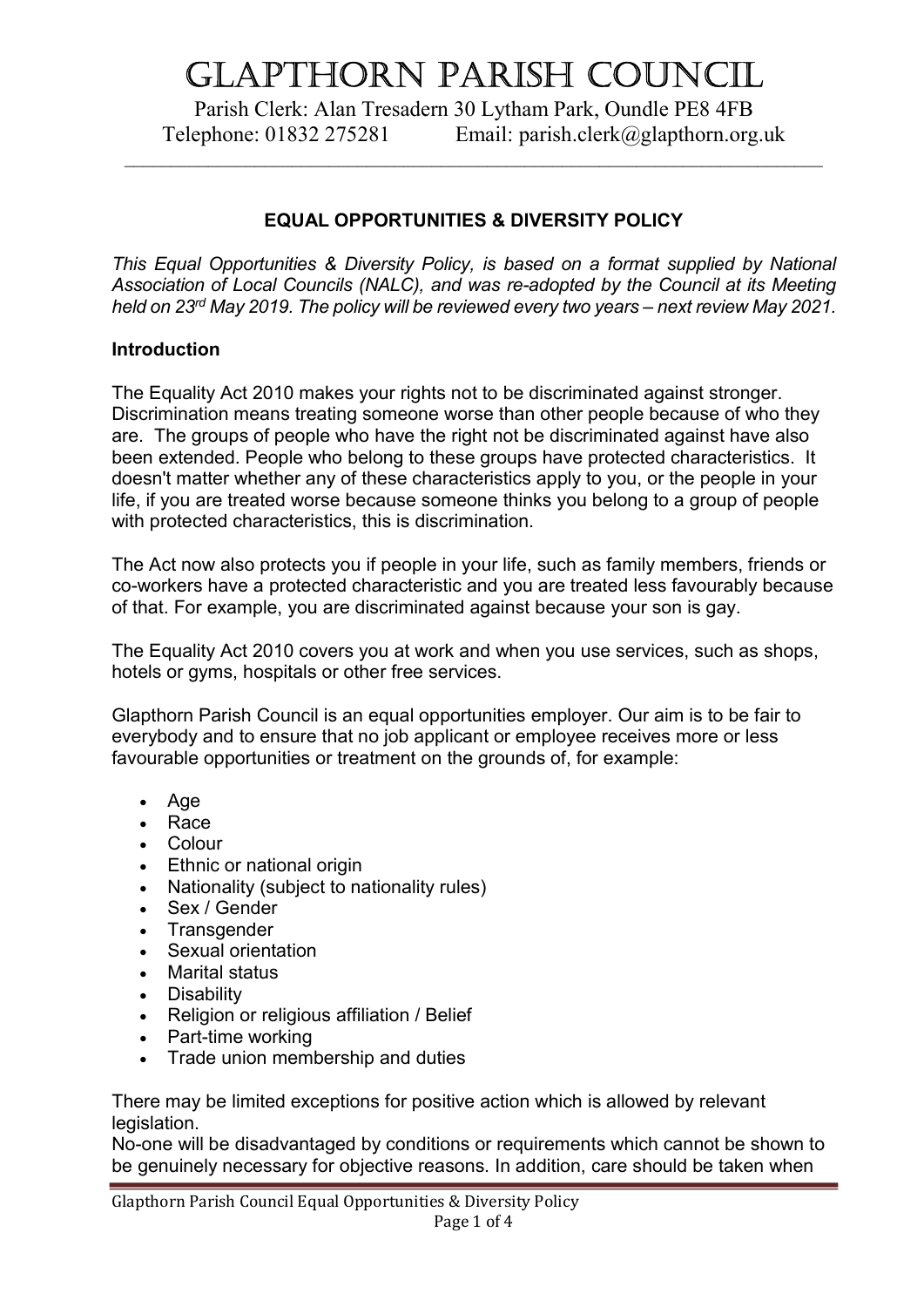selection criteria such as sift conditions are set as some applicants may find these more difficult to meet due to their sex, race, marital status or disability etc.

Equal opportunities and equal treatment are the cornerstones of our recruitment and employment policy.

#### Personal development

Glapthorn Parish Council is committed to encouraging all staff to make full use of their skills and talents and to helping staff reach their full potential. Everyone will have equal access to any course which is appropriate to an individual's current job or development within Glapthorn Parish Council. We will encourage the development of the individual's skills and knowledge for use in their work.

Where necessary, training will be provided to assist any individual who is underrepresented in any area of work or range to move into the area of their choice. This is the only form of positive action allowed on the basis of sex or race under Section 47 and 48 of the Sex Discrimination Act 1975 and Section 37 of the Race Relations Act 1976. Statistical information will be used to monitor this policy. (Some forms of positive action are also allowed by the Disability Discrimination Act 1995.)

#### **Discrimination**

Discrimination is unequal treatment of an individual because of their membership of a particular class or group, such as sex, race or trade union. It may be direct, for example, refusing to send someone on a training course because they are married or have children. It may be indirect, for example, declaring a post as being suitable only for a full-time member of staff without proper justification (that means establishing the need for a full-time member of staff rather than part-timers or job sharing).

Discrimination may be subtle and unconscious. It may not be easy to identify. For example, discrimination sometimes results from general assumptions about the capabilities, characteristics and interests of particular groups or individuals, which are allowed to influence the treatment of staff or job applicants.

Without appropriate awareness and safeguards, discrimination may occur in any area of recruitment and employment including:

- Inappropriate questioning at interview
- Inappropriate appointment to post
- Allocation of volumes and/or type of work
- Transfer decisions
- Promotion and progression opportunities
- Annual leave allocation
- Special leave requests
- Application of disciplinary action

#### Sexual harassment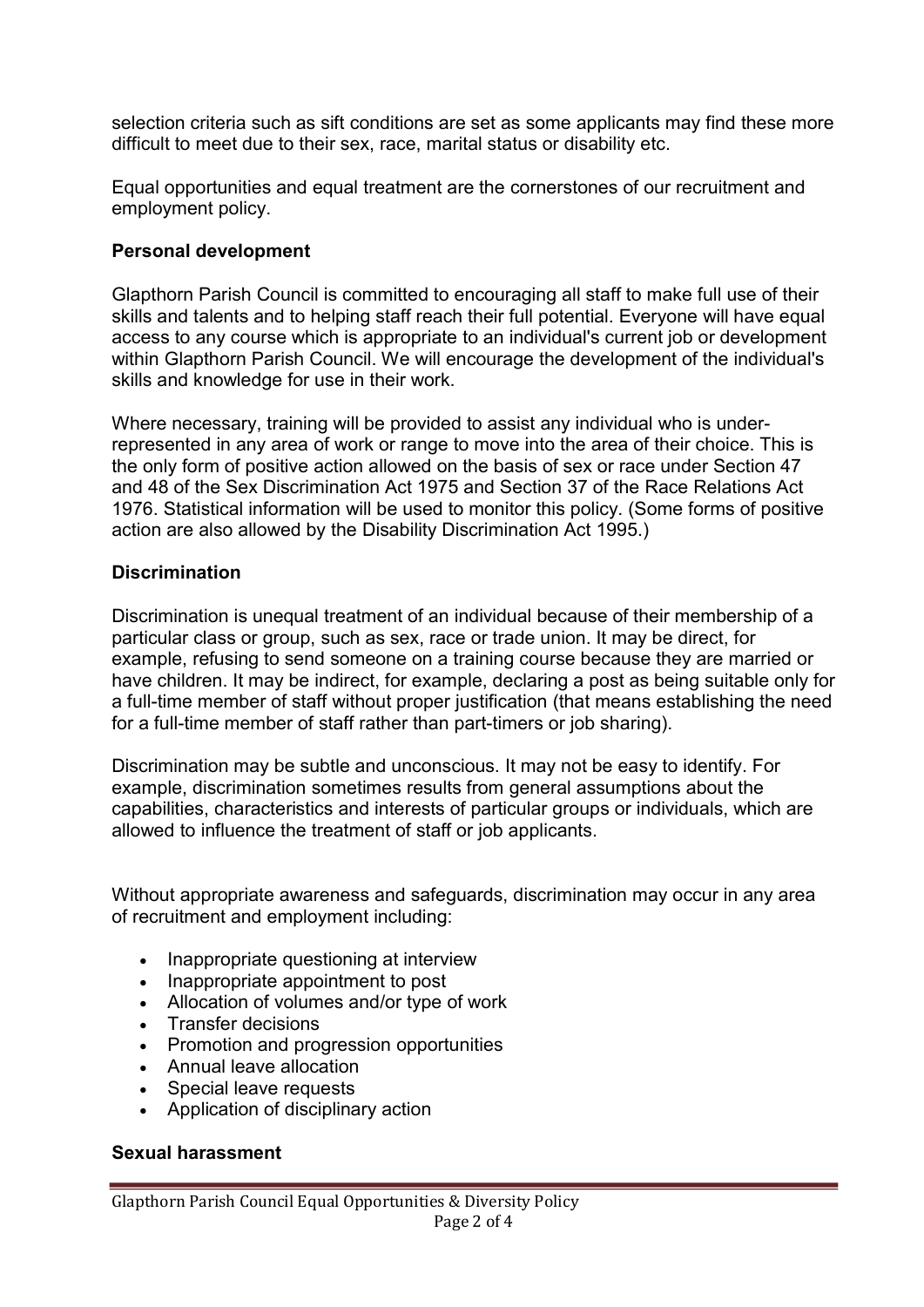Sexual harassment may involve unwelcome sexual comments or innuendo, looks and gestures, displays of pin-ups or physical contact by one individual aimed at another, and which is only directed at that other person because of their sex.

Sexual harassment cannot be dismissed as a 'bit of harmless fun'. It can lead to an uncomfortable and alienating working environment.

# Racial harassment

Racial harassment is offensive or hostile behaviour, which has the purpose or effect of creating discomfort, distress, exclusion or isolation and is based upon someone's race (colour, nationality or ethnic origins) or is directed at them because of their race. If the comment or behaviour is offensive to the individual, it will amount to racial harassment.

## Harassment/bullying

As with sexual or racial harassment, any form of harassment or bullying will have the effect of causing undue stress on individuals and of demotivating them. Harassment of any kind will not be tolerated and serves to undermine the good team spirit which Companies House wishes to encourage.

# Sex/Gender Harassment

Unlawful sex discrimination happens when someone is treated unfairly because of their gender. Women, men and transsexual people can all experience sex discrimination. Sex discrimination also includes treating someone less favourably because they are married or in a civil partnership: for example, by not hiring married women.

## Disability harassment

Offensive or hostile behaviour or comments aimed at an individual because he or she is disabled, will also be harassment.

# Resolving problems

Everyone must be sensitive to the effects their words and actions have on their colleagues and need to ensure that their attitudes towards others carry no trace of discrimination which can affect working relationships, behaviour or judgement.

Staff who are experiencing or are concerned about discrimination or harassment should discuss the problem with their line manager who must take appropriate action to try to resolve it, if possible. (If you do not feel able to discuss the problem with the Chairman initially you may speak to any member of the Council). The advice of the Trade Union Representatives if applicable may also be sought.

The Chairman should be aware of any problem developing at an early stage and take corrective action to ensure that the situation is resolved in a conciliatory and effective manner and that staff do not feel excluded.